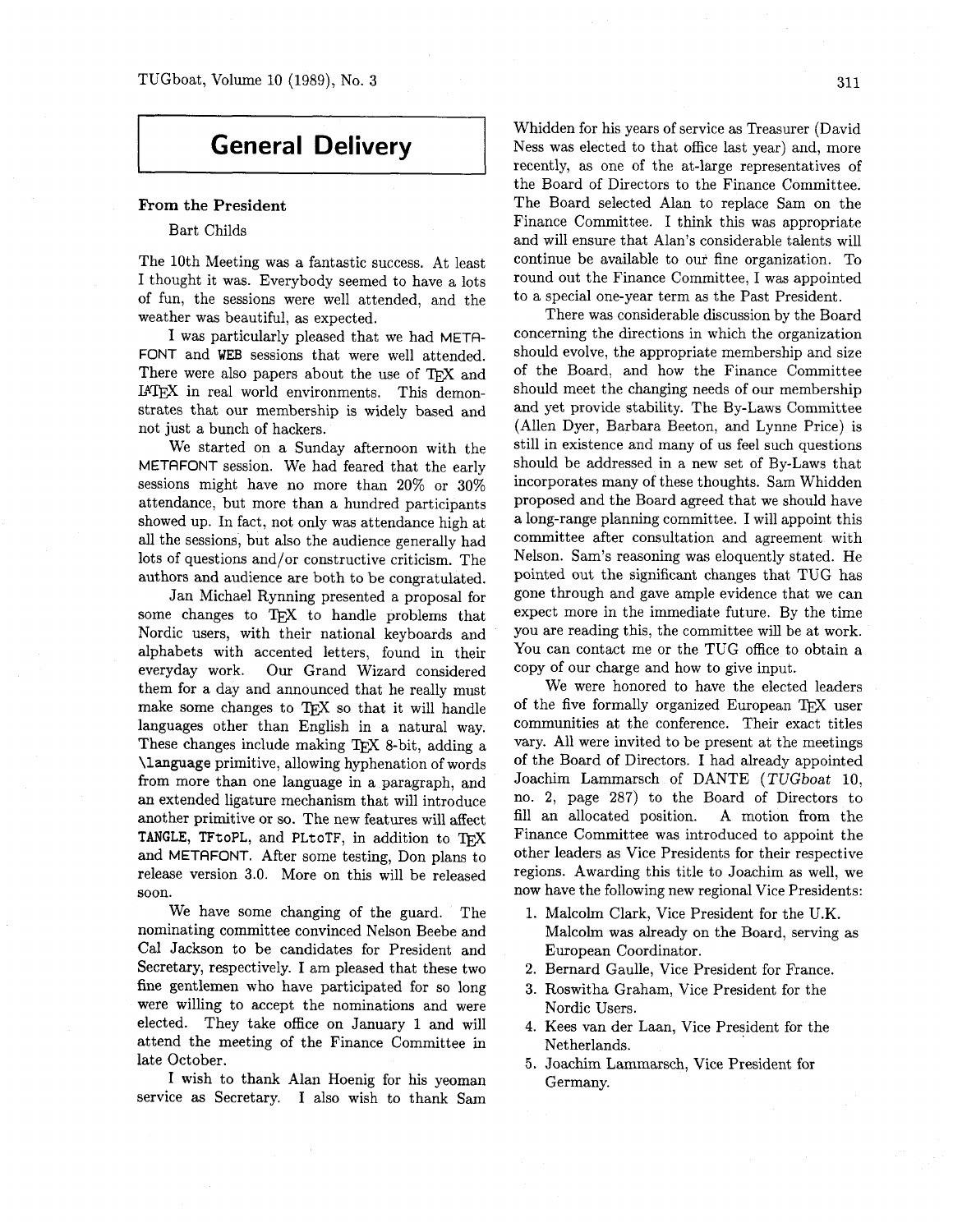The Board discussed whether Board membership should be automatic for any users group and decided that these should be handled on a case by case basis. (I really think that came about because I pointed out that TEX as used to be a country!) Regardless, we welcome these new Board members. I had the opportunity to work with most of them again in September in Karlsruhe and they are good members!

The conference was particularly frustating to the Board of Directors, as they spent more than each lunch hour trying to conduct the business of TUG. It is my hope that next year we can do that on the day before the meeting and maybe the last day at lunch. The Board deserves the chance to meet with the membership and vice versa.

We had a wonderful birthday party. (I must admit that I had the best seat in the house.) As a small token of our appreciation we gave Don a print, Man in Blue; a compact disk player; and some compact disks. QMS/Imagen is giving Don a laser printer which he said will make volume 4 appear four months earlier. Don and his lovely Jill cut our birthday cake.

We tried to find a CD of the two pieces of music that are referred to in The TFXbook. When we could not find Dvořák's Legends, we settled on a CD with the New World Symphony and Slavonic Dances. Don said they were Dvořák's second and third best works. Alan Hoenig said that it would be appropriate to give Showboat by Jerome Kern. I received a thank you note from Don in which he admitted that it was a week or two before he made the connection on kern. He thought we had selected it simply for the beautiful music. I noticed that some members gave Don CDs as a token of their appreciation. Good work!

The print was discovered by Cal Jackson. It has a printer sitting in front of a press somewhat like the one on the cover of TUGboat. It is a limited edition print of a painting by Ron Adams of Santa Fe.

**A** large number of the early contributors to the TEX project were in attendance and recognized. **A** complete list of these will appear in a future TUGboat or a special commemorative edition of the program. Sam Whidden showed a home movie of an early AMS visit to the TEX project. Highlights included Barbara Beeton in a bathing suit, Don carving the TEX logo in a table, and a younger view of a lot of early workers.

Ray Goucher took it upon himself to name yours truly the Lion of  $TUG$  or was it TFX? Oh well; in any case, a lion suit suddenly appeared for me. It was really a nice suit, except:

- 1. my \hf uzz value was too small;
- 2. I appeared as an overfull hbox; and
- **3.** I appeared as an overfull vbox.

It had a big button on it that said "Kiss me it is my birthday." I think that I did get a kiss from each and every lady present, so it was a pretty good evening. I have been asked by several if I got to keep the suit. The answer is no, it was a rented suit. I kept the button!

Thanks to Ray, Karen, Charlotte, and the entire TUG staff for putting on such a wonderful conference and party!

> o Bart Childs Dept of Computer Science Texas A&M University College Station, TX **77843-3112 bart@cssun.tamu.edu**

#### Message from the New President

Nelson H. F. Beebe

I am pleased to accept the post of President of the TEX Users Group for the next two years, and hope to follow the goals and directions of my distinguished predecessors. I am delighted to have Calvin Jackson as our new Secretary, and am equally pleased that our outgoing President, Bart Childs, and Secretary, Alan Hoenig, will continue to offer us their valuable experience.

I have always enjoyed attending the TUG meetings and getting to know many of you. My first encounter with TFX was a talk that Don Knuth presented at Xerox PARC laboratories in the summer of 1978 or 1979; it was entitled The Errors of  $T_F X$ . At our Tenth Anniversary meeting at Stanford in August, he presented an update of that talk, and I understand that in ten years' time, we may have the final story. A short version of his talk will of course appear in the Conference Proceedings (TUGboat 10 #4); earlier versions were presented in Stanford Computer Science Department Report STAN-CS-88-1223 (September 1988) and in Softn Stanford Computer Science Department Report<br>STAN-CS-88-1223 (September 1988) and in Soft-<br>vare — Practice and Experience, Volume 18, July 1989, pp. 607-686.

Several new issues confront us for the coming year.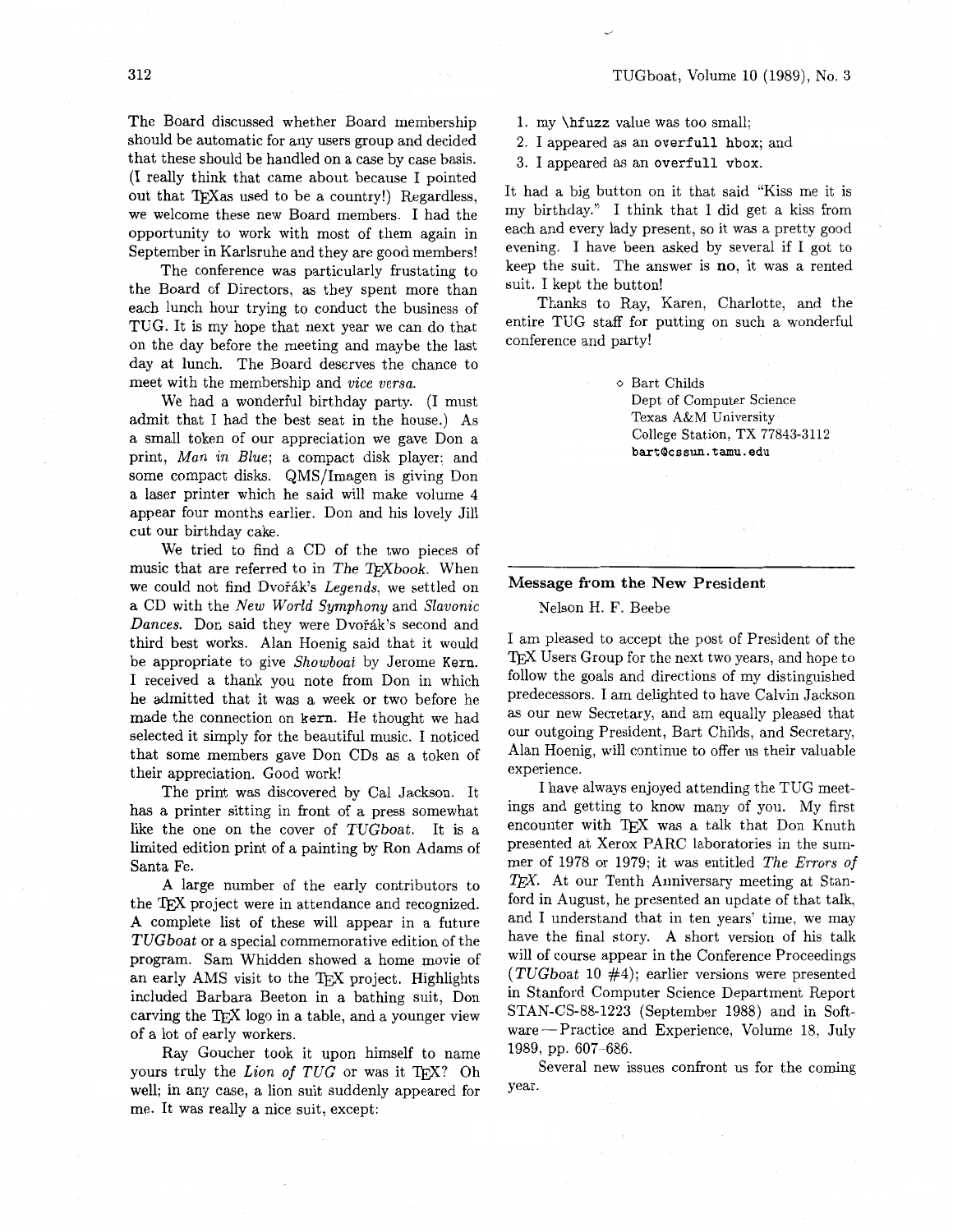First, score.stanford.edu, the venerable DEC-20, on which TFX master archives have resided for the past decade, is to be retired. We are looking for a new home for these archives. It is necessary that the replacement host be accessible from all major networks, and I hope that we can establish a mechanism that will permit automatic updating to at least major redistribution sites in other countries, to TEX site coordinators, and to commercial vendors. The persistent problems of Bitnet mail corruption, and Usenet loss or truncation, will need to be dealt with to make this successful. My own experience with my DVI driver family distribution, and regular problem reports to the TEXhax bulletin board of long-since-fixed TFXware and macro file bugs, provides evidence that we need to improve things so that end users can obtain the latest versions without long delays. If we were a commercial undertaking, we would offer software maintenance contracts, but as a non-profit organization, we have to manage with volunteer, part-time, labor. The netlib service at Argonne National Laboratory for the automated electronic distribution of software provides at least one model we can follow. Similarly, I hope that we can establish a centralized electronic mail routing system for TUG members, similar to the na-net mail drop used by the numerical analysis community.

Second, the thorny legal issue of trademarks has cropped up this year. TEX, METAFONT,  $A_{\mathcal{M}}\mathcal{S}\text{-TFX}$ , and IATFX are all trademarks, but most other programs, and file extensions, in the TFX repertoire are not. DVI is now a registered trademark of Intel Corporation, for Digital Video Interface. We are now investigating what legal steps need to be taken to prevent our loss of use of such names.

Third, we now have at least five formal (inter)national user groups for British, Dutch, French, German, and Nordic TFX users, and we need to decide how these are related to TUG, which is a worldwide organization; our membership comes from at least 44 countries. The national (or language) groups are important and healthy signs of the wide utility of TEX. I had the great pleasure of attending the GUTenberg conference in Paris in May 1989, which attracted about 150 people. National groups offer  $T$  $\overline{K}X$  users the opportunity to talk about TFX in their native languages, and address problems relevant to native language typesetting in a coordinated fashion. I find it noteworthy that the July 1989 issue of TUGboat carried an interesting article on typesetting Vietnamese, and the August conference had a talk on typesetting of Thai. Certain problems posed by non-English language sup

port led Don Knuth to announce in August that a Version 3.0 of TFX will be produced to address issues of eight-bit character sets, and multi-lingual hyphenation. Many suggestions for other changes were raised by the audience, but he wants to make this a limited modification so he can return to finishing his book series, *The Art of Computer Programming.* 

Fourth, we need to expand our financial base, and also to include more users of TFX in TUG. From sales volumes of books and commercial software, we expect there are now several tens of thousands of users of TFX, yet only about  $3,500$  of us have joined TUG. Our financial advisors are urging us to increase our bank balance to about one year's revenues, following the practice of many other, similar, non-profit scientific organizations. To do this, we need to increase membership, and we need to increase sales of TFX-related products from TUG.

Fifth, the burden of editing T<sub>F</sub>Xhax, and coordinating the UNIX TFX distribution, has become a significant drain on the resources of the University of Washington. TUG is helping with the support of TFX hax, but we are told that the increasing use of (free) network retrieval of software is reducing revenues from tape distributions that are necessary for support of the distribution. Here, I think, we must remember the maxim of the Free Software Foundation, that *free* does not mean without monetary cost, but instead, freely available and redistributable. I feel strongly that there is a place for both publicdomain and commercial TEX implementations, but if we are to be able to continue to make the publicdomain versions available, mechanisms for adequate support of that effort need to be found.

Sixth, at the August TUG meeting, Leslie Lamport met with a group of interested people to discuss the future of IATFX. He has insufficient time to begin a redesign of IATFX to address some of the problems that are now evident. Frank Mittelbach and Rainer Schöpf from Mainz seem to be the ones who have done most in this area, and I suggest that  $IATFX$  is of sufficient importance to us that we need to consider supporting such an effort. The wish list for  $IATFX$ includes a style-writer's guide, removal of the distinction between fragile and robust arguments, better control over placement of floats, and support for multi-page tabular environments, multi-column output, mixed single- and multi-column output, paper sizes other than the standard American A format  $(8.5\text{in} \times 11\text{in})$ , and non-English sectional labelling. There are surely others, and it would therefore be helpful to gather them in one place; I hereby volunteer to coordinate such a collection.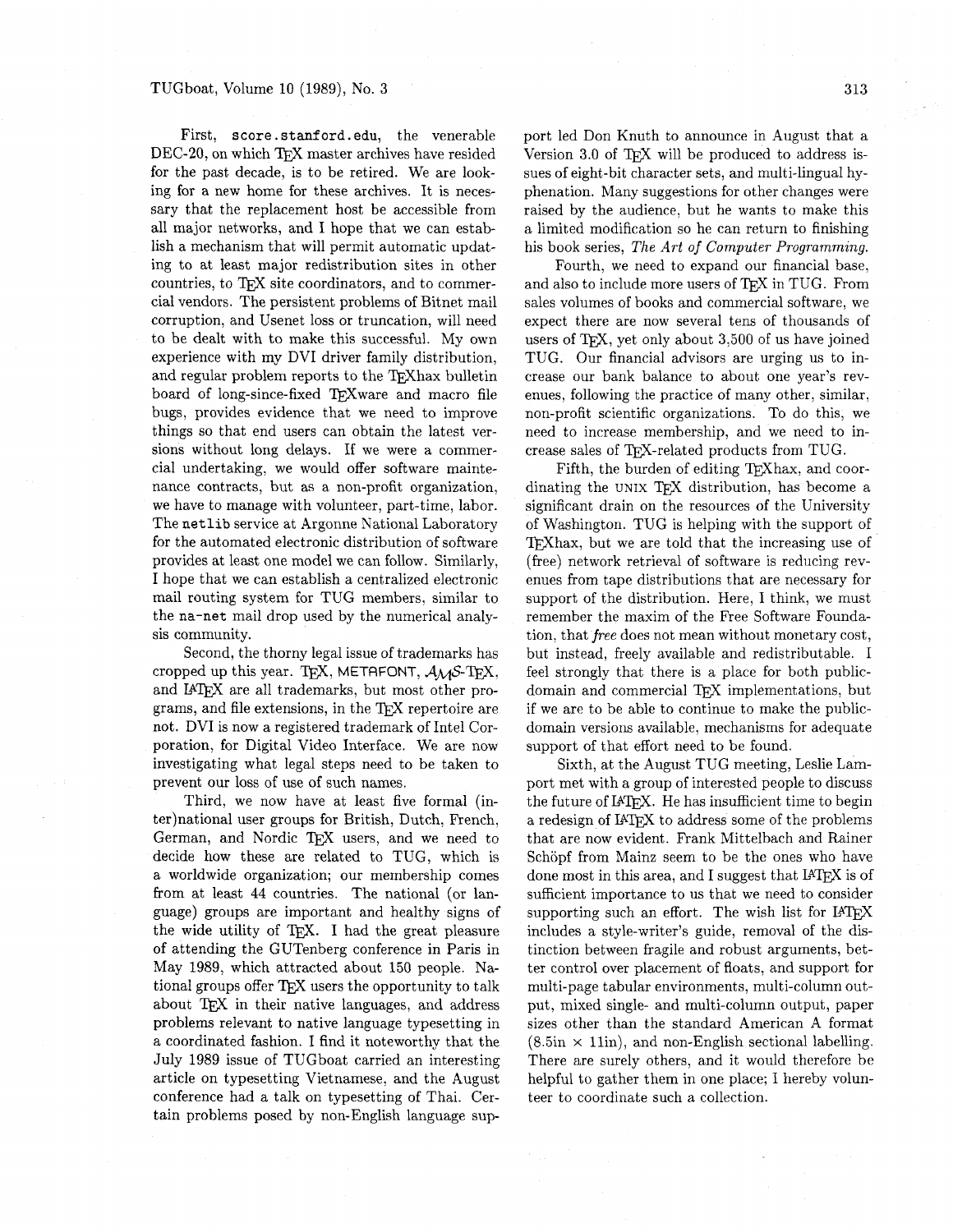Seventh, and last, the literate programming paradigm that is a critical part of the TFX and METAFONT projects is spreading. Two noteworthy efforts have just appeared. E. Wayne Sewell's new book

```
QBook{Sewell:web, 
  author = "E. Wayne Sewell", 
  title = "Weaving a Program: 
                 Literate Programming 
                 in (WEB)", 
  publisher = "Van Nostrand Reinhold", 
  year = "1989",<br>
ISBN = "0-442-
                ISBN = "0-442-31946-O", 
1
```
on **WEB** is the first textbook on the subject for Pascal, C, and Modula-2 programming. Norman Ramsey's **SpiderWEB** is described in the Literate Programming section of Communications of the ACM, Volume **32,**  September 1989, pp. 1051-1055; it is a generalization of the original **WEB** system, starting from Silvio Levy's **CWEB,** that abstracts the input parsing and output formatting into grammars that are processed automatically into program code for versions of **TANGLE** and **WEAVE.** This has made it possible to support WEB-style literate programming in several languages (C, AWK, Ada, SSL, and others) without having to expend great effort in re-implementing **TANGLE** and **WEAVE** from scratch.

Finally, let me urge you to send me your ideas and comments, and complaints and criticisms. Because of my DVI driver activities, my telephone and mail volumes are already substantial; mail contacts are generally preferable to telephone ones, because they give me more freedom in scheduling responses.

> o Nelson H. F. Beebe Department **of** Physics **201 North Physics Building** University **of** Utah Salt Lake City, UT **84112 beebeQplot79.utah.edu**

#### **Editorial Comments**

#### Barbara Beeton

TUG'S great Tenth Anniversary Bash at Stanford has come and gone. The meeting was certainly the best-attended and busiest ever, and I think the program was among the best too. Since the Proceedings are being published this year as an issue of TUGboat, I will confine my remarks to happenings that occurred "off the record".

These are the most important developments, as I see them.

- $\blacksquare$  Don Knuth's announcement of TFX 3.0, with significant additions that will make it more flexible for use with languages other than English (that is, with languages containing what we English speakers think of as "accented letters" );
- Leslie Lamport's decision to turn over the maintenance and development of IATFX to a committee;
- appointment of the elected heads of five European national and regional groups to the Board as Vice Presidents representing their respective areas, as a visible step toward "internationalization":
- decommissioning of the Score computer, home to the Project since the beginning, and transfer of the Stanford TEX files to a new location.

The keynote address by Don Knuth on "The Errors of TEX" confirmed something that I'd felt for a long time, namely that a single vision of what a program should be can lead to a more uniform "standard" than any amount of cooperation by a committee. Read about it in TUGboat  $10\#4$ , coming soon to your mailbox.

The equipment changes at the Stanford Computer Science Department, as well as Don's desire to concentrate on other projects (mainly the Art of Computer Programming), will have a significant impact on the way the "first copy" of  $T_FX$  is distributed. Knuth has by now moved almost entirely off the venerable Sail computer (a DEC-10) and onto a new Sun (Unix) workstation at home. This workstation will not be connected to any network, both for protection against virus attacks and to insulate Don against interruptions (and overflowing disks) by electronic mail. His efficient secretary will continue to accumulate and distribute mail for him, and responses won't be electronic, or instantaneous. Other channels for reporting bugs will be established; details were not available at press time.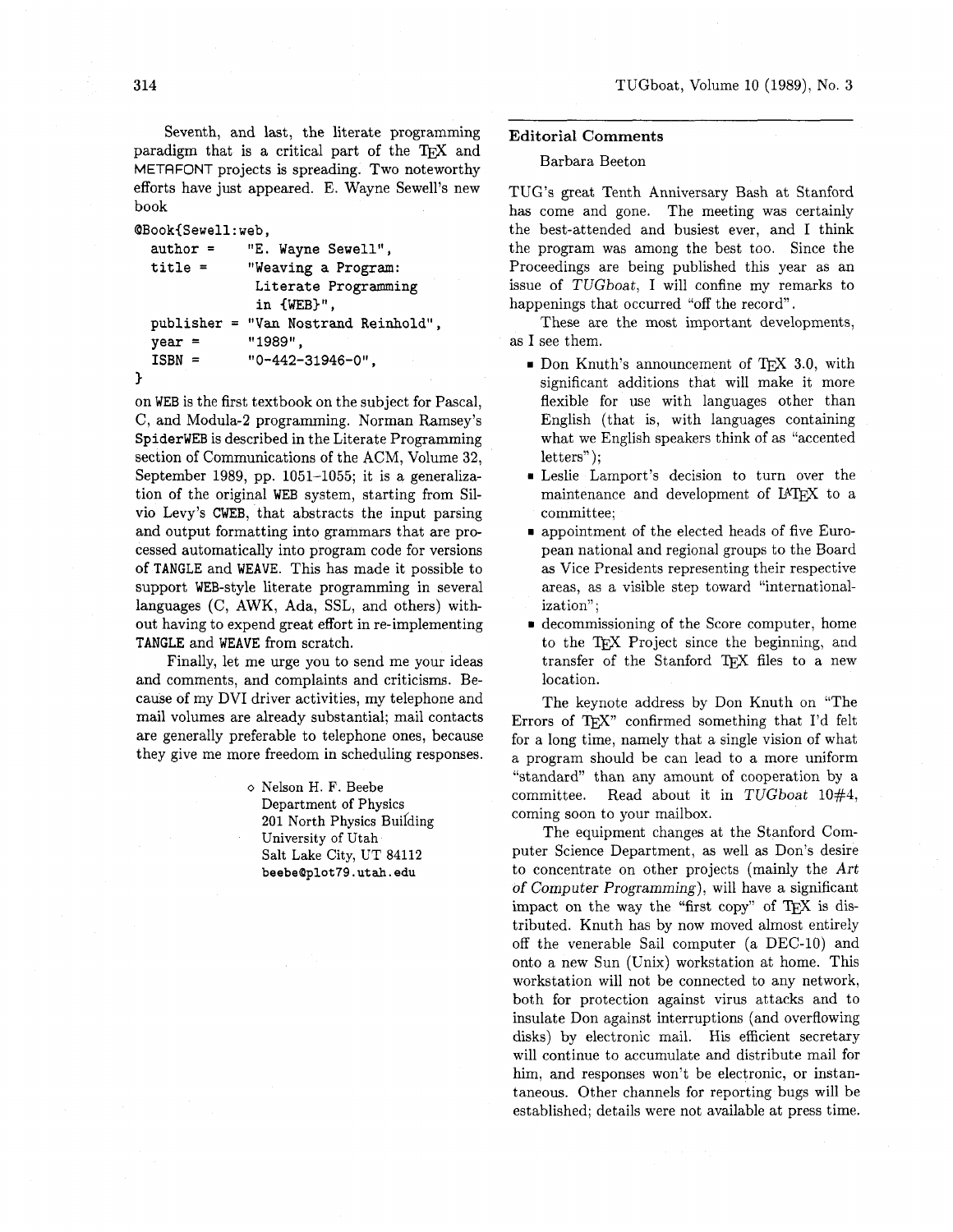The TFX files from the Score computer have been moved to a new Unix machine, labrea (labrea.Stanford.edu), and Don will periodically transport new versions of various files from his workstation to labrea on tape. As of press time, the files for TEX 3.0 had not yet been moved to labrea, but Don produced an article describing the details of the new implementation (see page 325). The errata and changes will be mailed with the Proceedings issue, coming soon. And other developments will be reported in TFX hax and in the next regular issue of TUGboat.

In addition to increased international representation on the Board, there have been formal and informal discussions on how TUGboat might be made more accessible to readers whose native language is not English. A consensus has been reached that some material of interest primarily to non-English-speaking regional groups will be published in the appropriate language. In addition, abstracts of technical articles will be published in other major languages. You will see the first instances of both kinds of material later in this issue. In order to simplify the task of preparing the non-English abstracts, authors of technical articles are now asked to include an abstract. (Other suggestions to authors are presented in an article by Ron Whitney and me in the Macros column, p. 378; the user interface is new, many of the macros are new, and I have nothing but good things to say about Ron's cheerful assistance with trying to meet TUGboat deadlines. Thanks, Ron! The new macros will be shipped off to the various archives as soon as this issue is "put to bed" .)

In the last issue, I presented an algorithm for determining TUGboat editorial deadlines. I have been reminded that Labor Day is not an international holiday. Oops! Please amend the deadline for issue **#4** to be the **2nd** Tuesday after the 1<sup>st</sup> Monday in September.

Another facet of supporting an international user population is to collect hyphenation patterns for "all possible languages". Michael Ferguson has volunteered to build such a collection, and anyone with information on hyphenation patterns is invited to get in touch with Michael at

Several important posts have now changed<br>hands. TUG's new officers have already been an-<br>nounced. Nelson Beebe and Cal Jackson, President at the tasting along with the more familiar whites.<br>and Secretary, respectively, hav porters of QX since almost the beginning, and I am looking forward to working with them in a more

official capacity. The chairmanship of the Output Device Driver Standards Committee has changed hands too; Don Hosek has taken over from Robert MCGaffey. Thanks to Robert for getting the committee started;  $Don$ —when are you going to send me a report to publish? And by no means least important, the future maintenance and development of IATEX has been entrusted to the competent hands of Frank Mittelbach, whose name should certainly be familiar by now to TUGboat readers (Frank's article on "An environment for multicolumn output", page 407, was the basis for his citation as this year's Donald E. Knuth Scholar); congratulations, good luck, and we'll all be sending you our favorite suggestions.

While I was at Stanford, I paid a visit to Adobe headquarters to find out about the status of the Bigelow & Holmes Lucida math symbol fonts. The font people at Adobe are understandably interested in having these fonts in good working order when they are released, and pleaded, along with more pressing items on their schedule, a lack of experience with TFX and a lack of knowledge of math that prevented them from completing the thorough testing the fonts deserve. With Adobe's concurrence. I have suggested the names of several mathematicians who are experienced TFX users and who have said they would be interesting in beta testing the Lucida symbols. I have also sent in some suggestions for modifications based on font dumps I was given during my visit. I hope to have more news by next issue.

Several weeks later, ignoring the TUGboat authors' deadline, I attended EuroTFX89 in Karlsruhe. Although some of the same faces were there that had been at Stanford, there were many that were new to me, and I was delighted to meet more TFXers who had been just names. Anne Briiggemann-Klein and Rainer Rupprecht were splendid hosts, and everything was very well organized. The technical program was varied and interesting (the program is listed on p. **436),** and a unique social event was held on Tuesday evening  $-$  a visit to a research vineyard followed by an excellent buffet and wine-tasting at the Weingut Theobald Pfaffmann in Landau- Nussdorf. For one who knows about German wines mikeQinrs-telecom.uquebec.ca mainly through what is imported to the U.S., I was<br> **most** pleasantly surprised by the selection of red

**BACK LASH**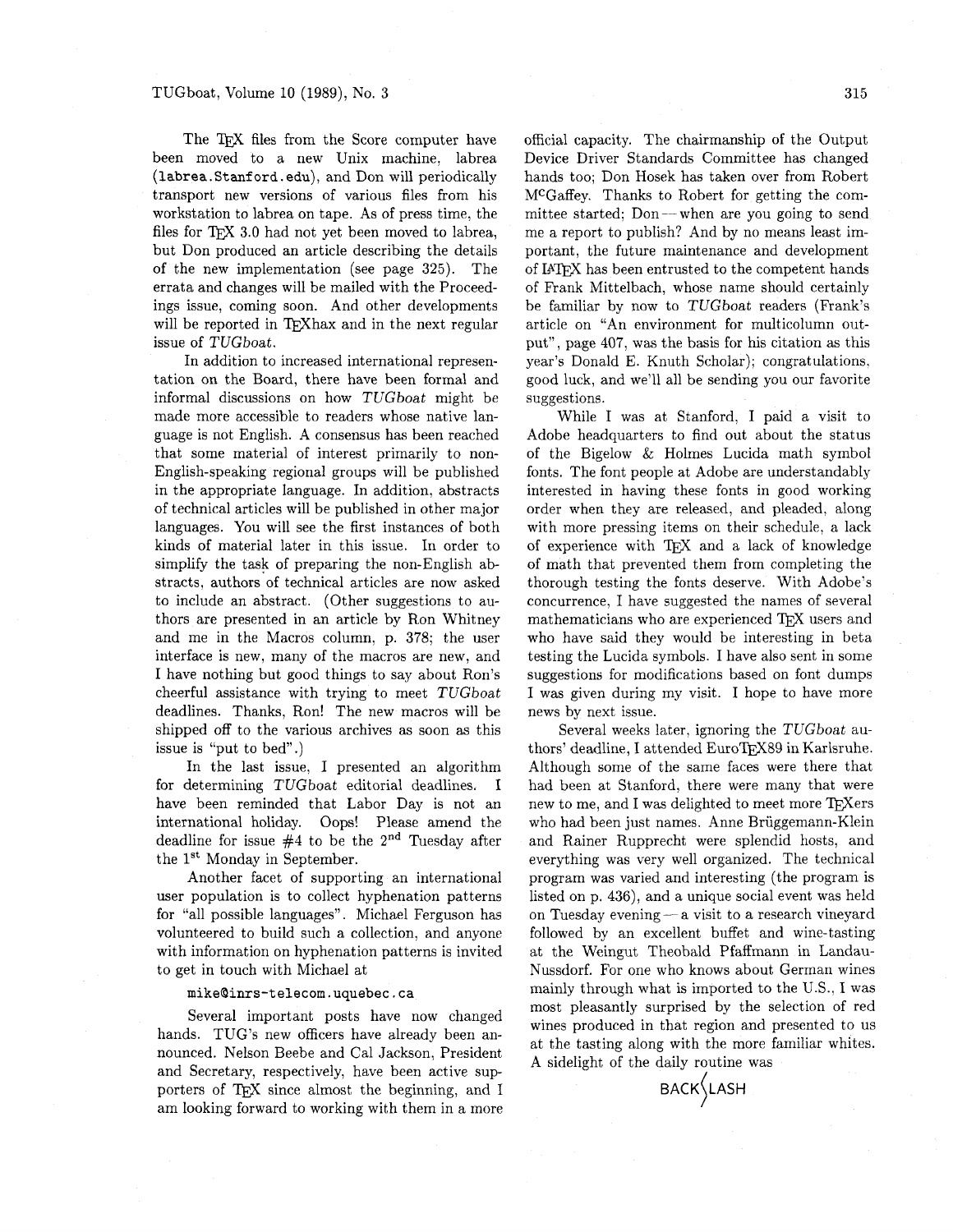"The unofficial quasi-daily organ of the TEX89 Conference, *'All* the news printed to fit."' by Peter Flynn conspiring with Malcolm Clark. Good show!

Next year there will be two meetings sponsored by TUG: the annual meeting at TFX as  $A \& M$  and a meeting in Europe at the University College, Cork; see the Calendar and Calls for Papers for the important dates. It's time to start planning now.

### The First Dutch TFX Days

Victor Eijkhout and Nico Poppelier

#### 1 Introduction

The Dutch TFX Users Group, in Dutch 'Nederlandstalige TEX Gebruikersgroep' or  $NTG$ , was started about one year ago in Groningen. At the meeting in the autumn of 1988 it was decided to have a first presentation to 'the outside world' in the summer of 1989. Three people from the University of Utrecht volunteered to organize these first 'Dutch TFX days' and suggested June 29 and 30, in the Utrecht University computer centre.

After some thought the organizers decided upon After some thought the organizers decided upon<br>a two-part programme: the first day would consist<br>of two courses — one for beginners and one for ex-<br>national terms and the property depended consist of two courses — one for beginners and one for experienced users — and the second day would consist of various presentations.

#### **2** First day: IATFX courses

The NTG members who were invited to teach the courses- Jan Luyten (Computer Centre, Univer-The *NTG* members who were invited to teach the<br>courses — Jan Luyten (Computer Centre, University of Groningen) and one of the authors  $(NP)$  suggested that, since in the Netherlands IATEX is used more than plain TFX, the courses on the first day should be IATEX courses. Therefore the organization settled upon a beginners' course which would focus on presenting the possibilities of IATFX by means of examples that the students could try out themselves, and an expert-level course which would focus on IATFX's document styles.

The two groups that gathered on June 29, twenty-seven people in the beginners' course and nineteen in the document style course, were very enthusiastic. The beginners' group, which consisted of secretaries, employees of Elsevier Science Publishers and various other people, even insisted on getting back to their PCs half an hour earlier after lunch.

During lunch and the breaks for coffee and tea there was also enough time for discussions and problem solving. At the end of the day organizers, teachers and students decided that it had been a successful day: plans were made to improve the course material, to add a course for advanced IATFX users and to teach these courses again next year.

#### **3** Second day: presentations

On June 30 some sixty people gathered to attend the opening address by Kees van der Laan, chairman of the NTG, an invited talk by Malcolm Clark, TUG's European coordinator, and ten contributed talks which were given in parallel sessions. As 'guests of honour' Joachim Lammarsch and Luzia Dietsche, chairman and secretary of  $Dante$ , the German TFX users group, were present.

#### **3.1** Opening talk- Kees van der Laan

In the opening talk, Kees van der Laan, chairman of the NTG, summarized the short history of the NTG and presented the list of working groups of the NTG. Most of these working groups have been rather active in the short period since the NTG started and a lot has been achieved already:

- material for introductory meetings and courses has been developed
- there is a Bitnet discussion list, called **tex-nl**  (which is now an open list) where questions are usually answered within a few hours by some of NTG's more experienced members
- since mid-summer, there is also a file server where hyphenation patterns and style files can be found, and where more material will be added in the near future.

Kees van der Laan also mentioned that there are now firm contacts with the Dutch SGML users group, and that most likely next year's presentation of the NTG will be a joint one of the Dutch SGML users group and the NTG.

He concluded by saying that the  $NTG$ , a young and energetic users group, will try to establish contacts with other user groups in Europe, such as the groups in Germany, France and the Northern-European countries.

#### **3.2 TEX** in Europe & TEX in the future-Malcolm Clark

Malcolm Clark, TUG's European coordinator, spoke about the importance of organization in the world of TEX and, especially, the need for European TFX users to organize and to present themselves. He stressed the point that, if European users feel that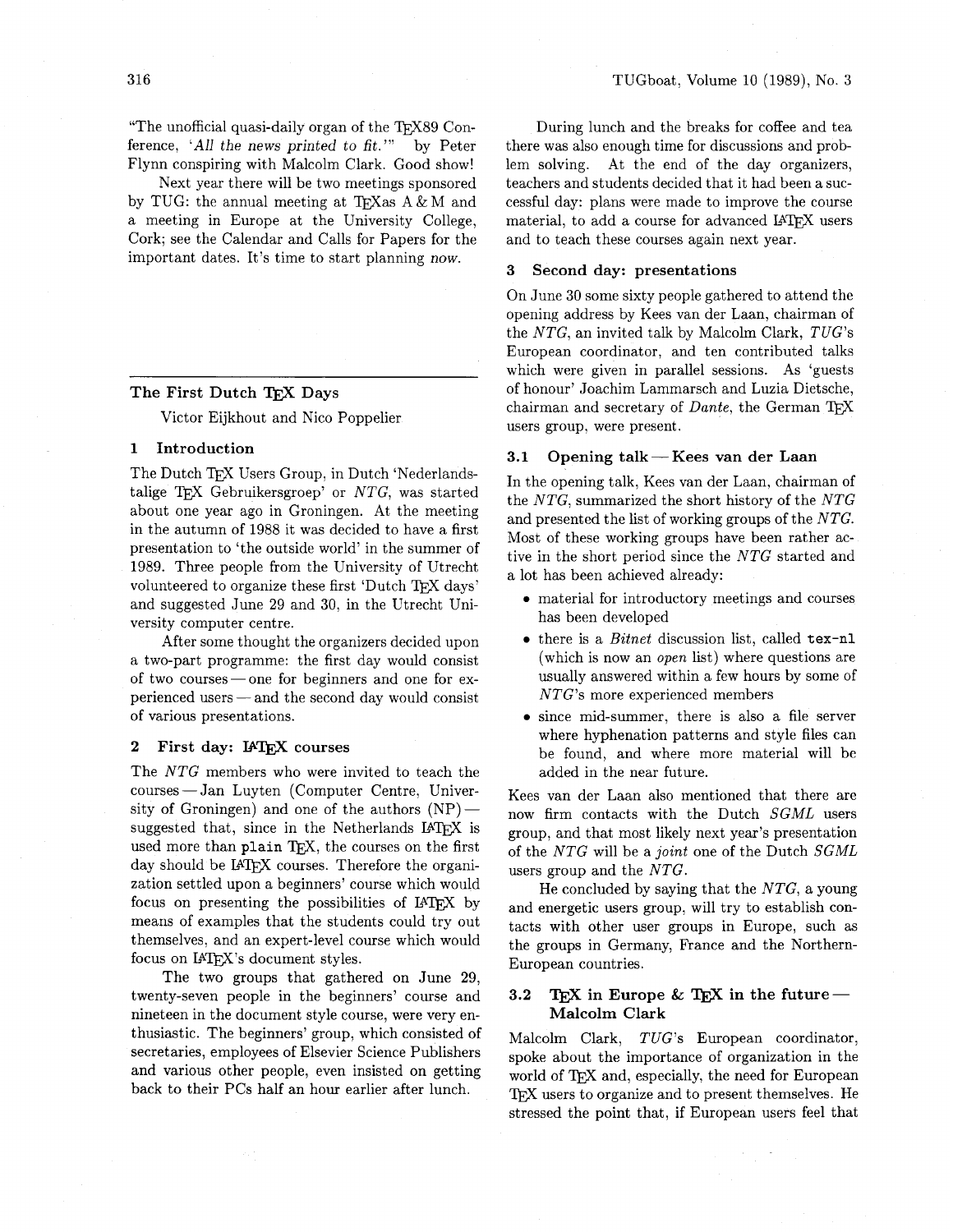TUG should pay more attention to what is happening here, they should become *TUG* members.

He also tried to answer the question 'Why does TFX get bad publicity, or none at all?'. His answer was that the TFX users just *do not* write often enough that  $TFX$  is a marvelous and powerful document production system, which features things that other programs are just beginning to showand guess where they got the ideas from? He added that *TEX* is a *de facto* standard, a fact that is too often ignored.

### 3.3 From SGML to TEX and vice versa-**Jos Warmer**

At the invitation of the *NTG* working group on the TFX-SGML relation, Jos Warmer, who has been involved in an Amsterdam project for the implementation of an *SGML* parser, gave an introduction to *SGML,* briefly explaining document type definitions and the mechanism of tags and end tags. As an example he showed the title page of his lecture in both I<sup>AT</sup>FX and *SGML* form. He then explained that an *SGML* parser primarily tests for whether the *SGML*  document conforms syntactically to the document type definition. However, as a further elaboration of the earlier example showed, a simple substitution mechanism seems almost to be able to perform a translation from *SGML* to both TFX and *Troff.* 

Jos Warmer concluded by indicating some of the problems involved in the translation from *SGML*  to T<sub>E</sub>X and vice versa, where in his opinion the reverse operation is the more difficult one. He reverse operation is the more difficult one. mentioned the problem of TFX's special characters (which necessitate insertion of backslashes), the need to specify a syntax for mathematical formulae in *SGML* for translation to *Eqn* or T<sub>F</sub>X, and the fact that the choice of back-end (for instance  $IATFX$ ) already influences the structure of the document type structure. He suggested that the translation to may very well need to be context-sensitive because of such idiosyncrasies as the gobbling up of spaces after T<sub>F</sub>X commands.

#### **3.4 DTP versus TEX** - Ad Emmen

The speaker, who works in the Amsterdam universities' computer centre and has ample experience with both *desktop-publishing* programs and TFX, talked about the general features of *desktop publishing* programs and the relative simplicity with which you can integrate text with graphics. He then discussed the differences between *dtp* systems and TEX/IATEX, and their respective advantages and disadvantages. Ad Emmen concluded by giving examples of cases where  $TrX/IATFX$  is to be preferred and cases where he considered *dtp* systems to be a better tool.<br> **3.5 Metafont** — **Walter Jaffe** 

Some time ago Walter Jaffe finished a very nicelooking Hebrew font, suitable for reproducing texts from. e.g., the Jewish Bible and Talmud, since it contains the characters for the consonants as well as for the vowels.

He started his presentation with a short introduction to METAFONT, the nature of the language, and the process of designing letters in METAFONT.

## He then presented his work on Hebrew characters.<br> **3.6 TEX's hyphenation algorithm** —<br>
Connot Kuiken **Gerard Kuiken**

Gerard Kuiken, author of a 5000-item list of hyphenation patterns for the Dutch language-generated by hand! - discussed in detail the line breaking algorithm of TFX and the computation of demerits therein. He then explained the hyphenation algorithm and the compact storage that  $TFX$  uses for both these patterns and the hyphenation exceptions.

The last part of his presentation focussed on the particular difficulties of hyphenating the Dutch language. In Dutch, words are on average longer than in English. and situations abound where a hyphenation may be morphologically correct but semantically unfortunate, the classic example being the compound word **bet -0-ver-groot-moe-der**  ('great-grandmother') where the first part of the compound **betover** means 'bewitch' and hyphenating after **beto** suggests a similar continuation.

The speaker treated in detail the example  $ver-kleden$  ('change dress') versus kerk-leden ('church members'), which is treated correctly by his patterns, but on which even a recently compiled set of patterns, derived from a list of 350000 hyphenated words, fails.

#### **3.7** Simple  $T_FX$  - Andries Lenstra

While the Dutch TEX days had in general a bias towards IATFX, Andries Lenstra's lecture was solely concerned with plain TEX. However, he started out by criticising the way plain  $T_F X$  is often used, namely as a deluxe typewriter, with people interspersing the input with skips and explicit font changes. Like the speaker before him, Auke van der Groot, who talked about a macro package for user manuals, Andries Lenstra stressed the need to separate the logical structure of the document from its visual structure: an author need only be concerned with getting his message across, and must leave typography to people qualified in that respect. If an